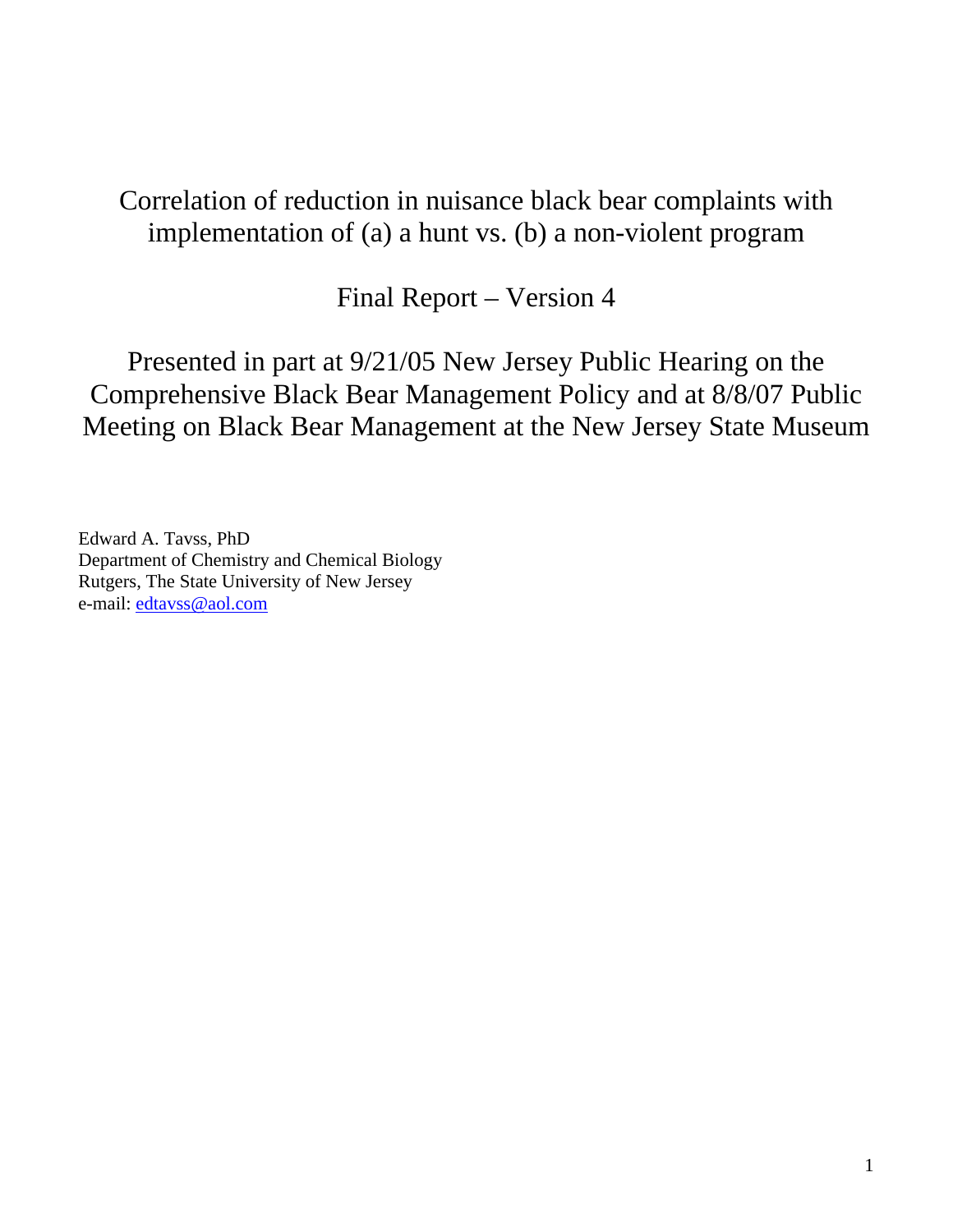## **INTRODUCTION**

#### Objective of proposed New Jersey Fish and Game Council policy:

The New Jersey Fish and Game Council issued a report on "Comprehensive Black Bear (*Ursus*  americanus) Management Policy".<sup>(28a)</sup> That document defines the New Jersey Fish and Game Council's policies and recommendations regarding continued management of resident black bears in New Jersey. The Council noted that one of the *most important* factors that should be considered in determining which approaches to use for this management policy is "harmful human-bear interactions", as dictated by the New Jersey Supreme Court opinion of February 28, 2005. That is, a primary objective of the Council policy is to use bear management approaches that will reduce human conflicts/complaints with black bears.

#### One possible approach: Hunting

The Council suggested that "hunting" should be considered as one of the approaches to reduce the human conflicts/complaints. "Historically, the Council has adjusted hunting and trapping seasons to control these species [bears] in order to minimize agricultural, residential or environmental damage. . . the Council recognizes that the most cost effective method of population control for [bears] . . . is provided through regulated hunting and trapping seasons." "Past history has shown that some problem bears are eliminated during such [regulated hunting] seasons, thereby reducing bear related problems. . ." "The Council recognizes that without a regulated sport hunting season . . . human-bear conflicts will continue to increase." "The purpose of the 2003 hunting season was to . . . reduce the black bear population density . . . in order to reduce the associated human/bear conflicts . . . "

#### Second possible approach: Non-violent program

The Council also supports an expanded non-violent program to meet this objective. This program includes educating the public about bear's propensity to eat garbage, bear-proofing garbage containers, enforcing ordinances regarding garbage, etc. "The Council believes that there is a continued need to educate New Jersey residents and visitors on how to coexist with black bears. . . Especially emphasized is the importance of never feeding bears, either intentionally or unintentionally. . . In addition to the education necessary to ensure that human-related food sources and garbage do not unintentionally become a source of food for bears, the Council believes additional legislation and enforcement initiatives are necessary to minimize human-derived food sources." "Although great strides have been made in educating citizens regarding garbage management, the expense of bear-resistant garbage cans and commercial containers has hampered their wide spread use. No municipalities have mandated bearresistant garbage cans so use is strictly voluntary. In order to deter bears, entire communities will have to adopt such measures. Regulations, funding and coordination with local garbage contractors is necessary in order to implement a successful program."

#### Other approaches:

The Council also looks favorably upon aversive conditioning and possible future contraception.

#### Scientific approach to determining which tool is the best approach to reducing human/bear conflicts/complaints:

"The Council believes it is necessary to . . . [scientifically] consider the proven efficacy of the . . . [approaches] and the experience of other states."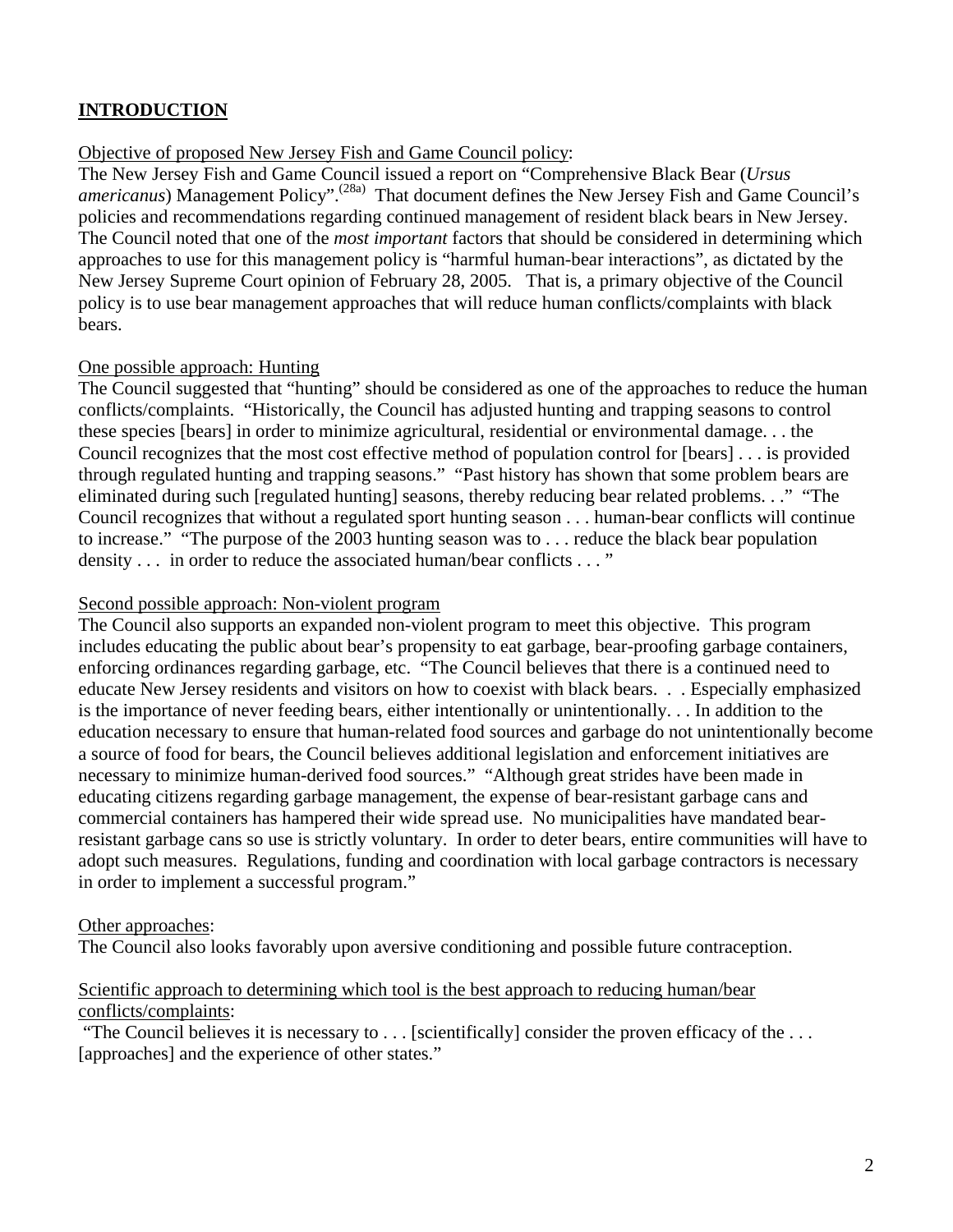### My role:

As mentioned above, the Council stated that it is necessary to consider the proven efficacy of the approaches and the experience of other states. The primary approaches discussed are (a) a bear hunt and (b) a non-violent program which includes educating the public about bear's propensity to eat garbage, bear-proofing garbage containers, enforcing ordinances regarding garbage, etc. (hereinafter referred to as the "non-violent program"). The Council and I are in agreement that data from other states should be studied to determine the direction of the Council's program. My role was to investigate these two approaches, by using data mainly from other states.

### **RESULTS**

The hunting approach was investigated by reviewing data from four U.S. states (Virginia, Pennsylvania, New York, Minnesota, as well as the province of Ontario, Canada). The non-violent program was investigated by reviewing data from three U.S. national parks (Yellowstone, Yosemite and Great Smoky) and three communities bordering national parks (Juneau [Alaska], Elliot Lake [Ontario, Canada] and the Lake Tahoe Basin [Nevada]), as well as the state of New Jersey. Due to great fluctuation in the data, least mean squares lines were used to help visualize trends. Some of the data used in this report are estimates from published graphs.

### I. Effect of hunting on human complaints/conflicts:

### *Virginia*

Virginia's data from 1980 to 1998 show that there has been a bear hunt every year, with a generally increasing number of bears killed annually (figure 1). The number of complaints has correspondingly increased annually.<sup>(1)</sup>

### *Pennsylvania*

The state of Pennsylvania has only collected two years of data. However, the regions of Pennsylvania have been collecting data longer-term. The Northeast region is the highest in Pennsylvania with regard to complaints as well as bears killed annually. Pennsylvania's Northeast region's data from 1998 to 2002 show that there has been a bear hunt every year, with a generally increasing number of bears killed annually (figure 2). The number of complaints has correspondingly increased annually.<sup> $(2-4)$ </sup>

### *New York*

New York's data from 1995 to 2004 show that there has been a bear hunt every year, with a generally increasing number of bears killed annually (figure 3). The number of complaints has correspondingly increased annually. (5,6)

## *Ontario, Canada*

Ontario, Canada's data from 1989 to 2000 show that there has been a bear hunt every year, with a generally increasing number of bears killed annually (figure 4). The number of complaints has correspondingly increased annually. $(7,8)$ 

### *Minnesota*

Minnesota's data from 1983 to 2004 show that there has been a bear hunt every year, with a generally increasing number of bears killed annually (figure  $5)^{(9)}$ . The number of complaints has correspondingly increased annually from 1983 to 1995 and then was precipitously reduced from 1995 to 2003. In the middle of the 1990's increased public education was implemented, especially on handling garbage, e.g., bear-proof containers.<sup>(10,11)</sup>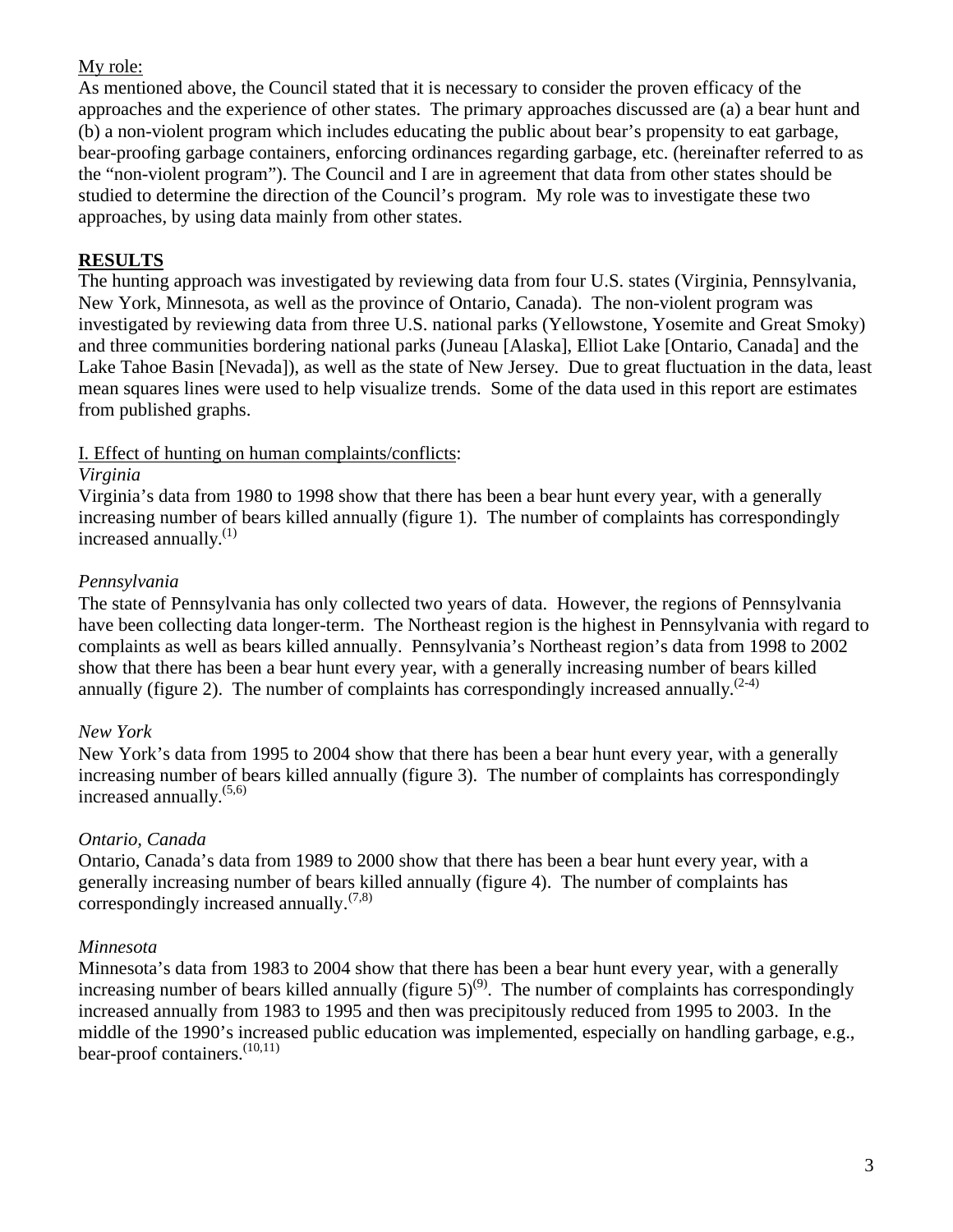#### II. Effect of "nonviolent program" on human complaints/conflicts:

#### *Yellowstone*

Between 1931 and 1959 an average of 48 park visitors were injured by bears and an average of 138 cases of bear-caused property damage were reported each year (Figures 6 and 7, respectively). The garbage dumps were closed between 1968 and 1971.<sup>(12,13)</sup> In 1970 all garbage cans were made bear-proof.<sup>(14)</sup> In approximately 1996 the annual average was reduced to less than one bear-inflicted injury and twelve bear-caused property damages.

### *Yosemite*

Figure 8 shows an increasing trend of human complaints/conflicts in Yosemite National Park between 1989 and 1998. From 1998 to 2002 Yosemite experienced a decreasing trend in the number of incidents, corresponding to the effort outlined by the Human-Bear Management Program, which was, in essence, installation of "bear-proof" food storage lockers and the implementation and enforcement of food storage regulations. $(15-17)$ 

### *Great Smoky*

In Chimneys, a section of the Great Smoky National Park, the year before bear-proof garbage cans were used there were 32 instances of nuisance bears having been removed from the park (Figure 9). In 1991, after installation of bear-proof garbage cans, there were no bears removed.<sup> $(18)$ </sup>

### *Juneau, Alaska*

In 2002, Juneau, Alaska created several ordinances requiring bear-proof dumpsters that have resulted in fewer conflicts (figure 10).<sup> $(19,20)$ </sup>

### *Elliot Lake, Ontario*

The year before public education and bear-resistant containers were implemented there were 500 nuisance bears (figure 11) and three shootings (data not shown). In 2004 there were 87 nuisance bears and no shootings. $^{(21)}$ 

### *Nevada (Lake Tahoe Basin)*

Complaints concerning bears were unacceptably high through 2000. Public education and bear-proof dumpsters have led to the first decline in complaints (figure 12). One hundred seventy-five complaints per year around the year 2000 were reduced to just over 100 in  $2003$ .<sup>(22,23)</sup>

### *New Jersey*

Complaints from New Jersey<sup>(28)</sup> (data provided by the New Jersey Division of Fish and Wildlife) increased sharply from 1995 to 1999 (figure 13). At the end of 1999 or early in 2000 an aversive conditioning program began. In addition, the non-violent program involving educating the public, use of bear-proof garbage receptacles and ordinances was enhanced. The complaints/conflicts decreased from 1999 to 2005.\*

\*The data in figure 13 was provided by the New Jersey Division of Fish and Wildlife. Police report data were also available. These data were not combined with the Division data because they do not follow rules of meta-analysis (They so not cover the same time span, are fragmented, duplicative and appear to have used a different protocol for collecting data than collection of the Division data.).

## **DISCUSSION**

What is the best approach to reducing the complaints/conflicts? The Council recommends a combination approach consisting of (a) a hunt and (b) a non-violent program (educating the public about bear's propensity to eat garbage, bear-proof garbage containers, enforced ordinances regarding garbage, etc. The Council also recommends scientifically examining these two approaches. "The Council believes it is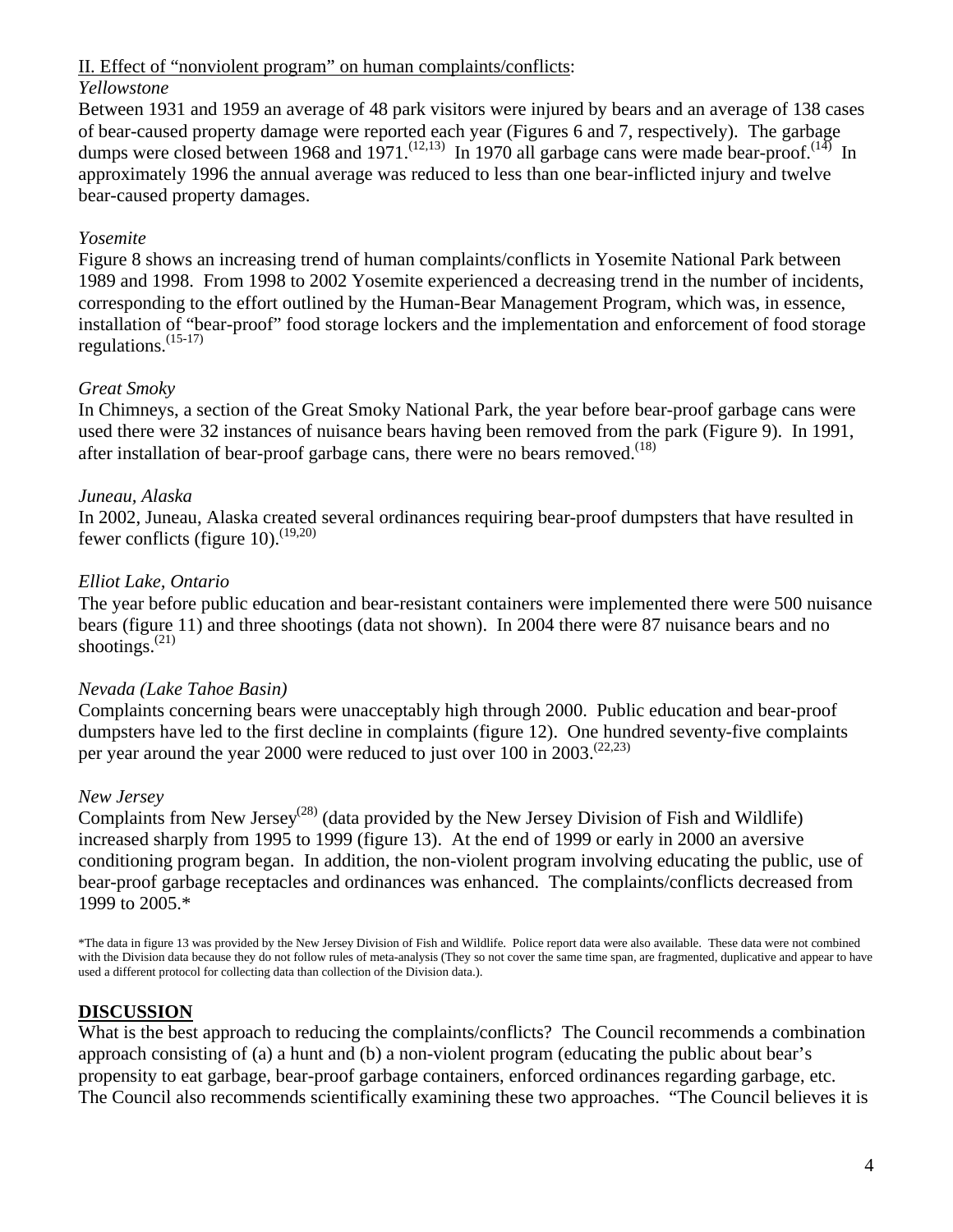necessary to . . .[scientifically] consider the proven efficacy of the . . . [approaches] and the experience of other states." My report does exactly what the Council suggests.

### *Consideration of the efficacy of the hunting program via experiences of other states:*

The data from Virginia, Pennsylvania, New York, Ontario and Minnesota (Minnesota data 1983 to 1995) show that there was a bear hunt every year. One would have expected that the decrease in the bear population resulting from the hunts should have resulted in a decrease in the number of consumer complaints/conflicts. In addition, the bear harvest increased significantly from year to year which certainly would have been expected to result in a decrease in human complaints/conflicts. However, the human complaints/conflicts did *not* decrease. In fact, the human complaints/conflicts actually *increased - - in every single state*. What does this mean with regard to the hypothesis that bear hunting results in a decrease in human complaints/conflicts? It means that the data do not support this hypothesis.

What about the effect of *no*t hunting? In 1999 the government of Ontario, Canada, canceled its annual spring hunt for ethical reasons.<sup>(26)</sup> An evaluation of the data in 2003 showed that cancellation of the hunt  $\overline{d}$  *id not* result in a significant increase in nuisance bear activity.<sup>(27)</sup>

Altogether, the data indicate that neither hunting nor the absence of hunting seems to have an effect on the presence of nuisance bear complaints/conflicts. Do these data prove that bear hunting does not cause any reduction in complaints/conflicts? No, because there are many variables in the data, variables which might have overcome a small effect. One of these variables is an increase in human population on the peripheries of bear habitats. An increase in human population would be expected to result in an increase in complaints/conflicts. One would expect, however, that if hunting has a meaningful effect it would have overcome the other variables. The fact that complaints/conflicts *increase* in every state, however, strongly suggests that if hunting does cause a reduction in complaints/conflicts, its effect is extremely small.

The Minnesota study (Fig. 5) is particularly interesting because of a precipitous change in 1995. This change occurred during the enhanced implementation of the non-violent program. The number of nuisance bear complaints registered from 1990 through 1995 averaged 1,277 complaints annually. In 1996, however, 337 complaints were registered, which generally decreased each year to a mere 75 complaints recorded in 2004. This study allows us to directly compare the effect of the non-violent program to the effect of hunting. Both of these approaches occur concurrent with other variables such as an increase in human population on the habitat peripheries. Yet it appears that the effect of hunting was too small to overcome these other variables, while the effect of the non-violent program strongly overcame these other variables.

Why is the effect of hunting so weak? One possible explanation might be related to where the hunting takes place vs. where the nuisance bears reside. Hunting is required to take place in the interior of a habitat, away from human population. However, nuisance bears reside on the periphery of a habitat, at the interface with the human population. Therefore, it's possible that hunting kills the "good" bears, while the "bad" bears continue to thrive. Yet another possible explanation of why the effect of hunting is so small is related to the possible dominant factor of the quantity of garbage available to the bears. Perhaps the quantity of nuisance bears eating garbage is a function only of the quantity of garbage and not the quantity of bears. Hence, decreasing the bear population would have no effect on the number of nuisance bears.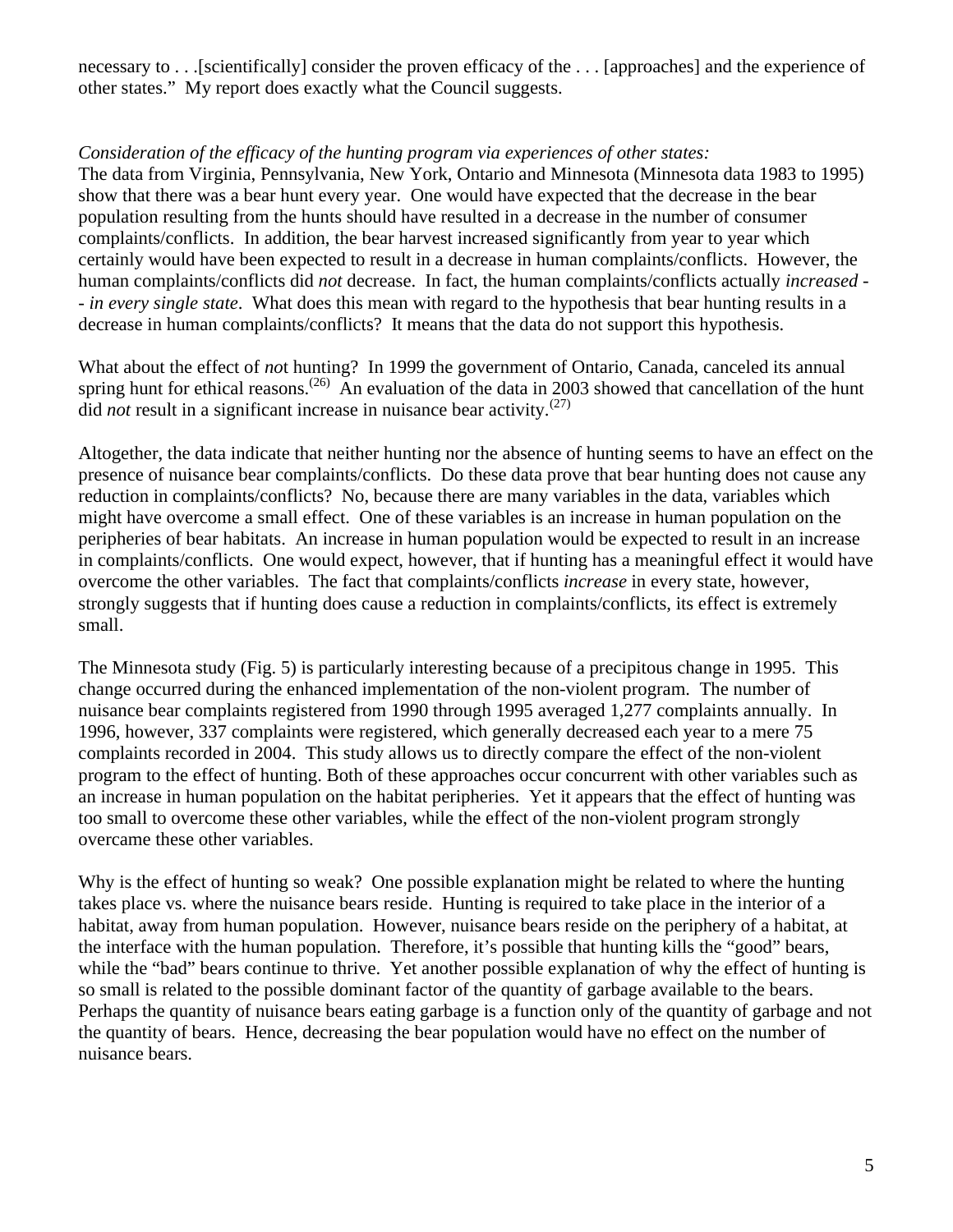#### *Consideration of the efficacy of the non-violent program via experiences of other states:*

Bears locate food using their incredible sense of smell. They are primarily vegetarians. About 90 percent of their diet consists of skunk cabbage, berries and nuts. In New Jersey, however, their easiest source of food is garbage. Bears have discovered that garbage is widely available, regularly replenished and a nutritious source of food. Why wander around the woods looking for berries when high calorie and quality food awaits at every house? Visits by black bears to resident homes result in complaints/conflicts between humans and bears. The data from Yellowstone, Yosemite and Great Smoky National Parks, as well as the data from communities of Juneau, Elliot Lake and Lake Tahoe Basin, and the state of New Jersey, consistently and without exception demonstrate that implementation of the non-violent program results in substantially reducing the number of human complaints/conflicts. This is not surprising as removal of the cause of bears interfacing with humans would be expected to result in less bears interfacing with humans and a corresponding reduction in human complaints/conflicts.\*

 $*$  A reportedly outstanding model for a non-violent program is the "Bear Wise" program in Ontario, Canada, initiated in 2004<sup>(21,24)</sup> Ontario consulted broadly, taking the best they learned and adapting it for use throughout the province.<sup>(25)</sup>

#### **CONCLUSION**

The New Jersey Fish and Game Council issued a report on "Comprehensive Black Bear (*Ursus americanus*) Management Policy". That document defines the New Jersey Fish and Game Council's policies and recommendations regarding the continued management of resident black bears in New Jersey. A primary objective of the Council policy is to use bear management approaches that will reduce human conflicts/complaints regarding black bears. The primary approaches being considered to meet this objective are (a) a hunt and (b) a non-violent approach (educating the public about bear's propensity to eat garbage, bear-proofing garbage containers, enforcing ordinances regarding garbage, etc.). Data from three national parks, three local communities, five states (including New Jersey) and one Canadian province were studied to determine the effects of these two approaches on the reduction of human complaints/conflicts. The results demonstrate that at every site in which the hunting approach was evaluated no effect in reducing the human complaints/conflicts was observed while at every site in which the non-violent program was evaluated, the non-violent approach was demonstrated to be markedly effective in reducing human complaints/conflicts,. It is particularly important to note that in the state of New Jersey the number of complaints has been statistically significantly declining over the last seven years, consistent with using the non-violent approach. It is recommended that the New Jersey Department of Environmental Protection consider revision of the proposed policy of the New Jersey Fish and Game Council so as to enhance the non-violent approach to managing New Jersey's black bears, an approach that has already been proven to be successful in New Jersey and elsewhere, and concurrently terminate the hunting option, an approach that has been proven not to be effective.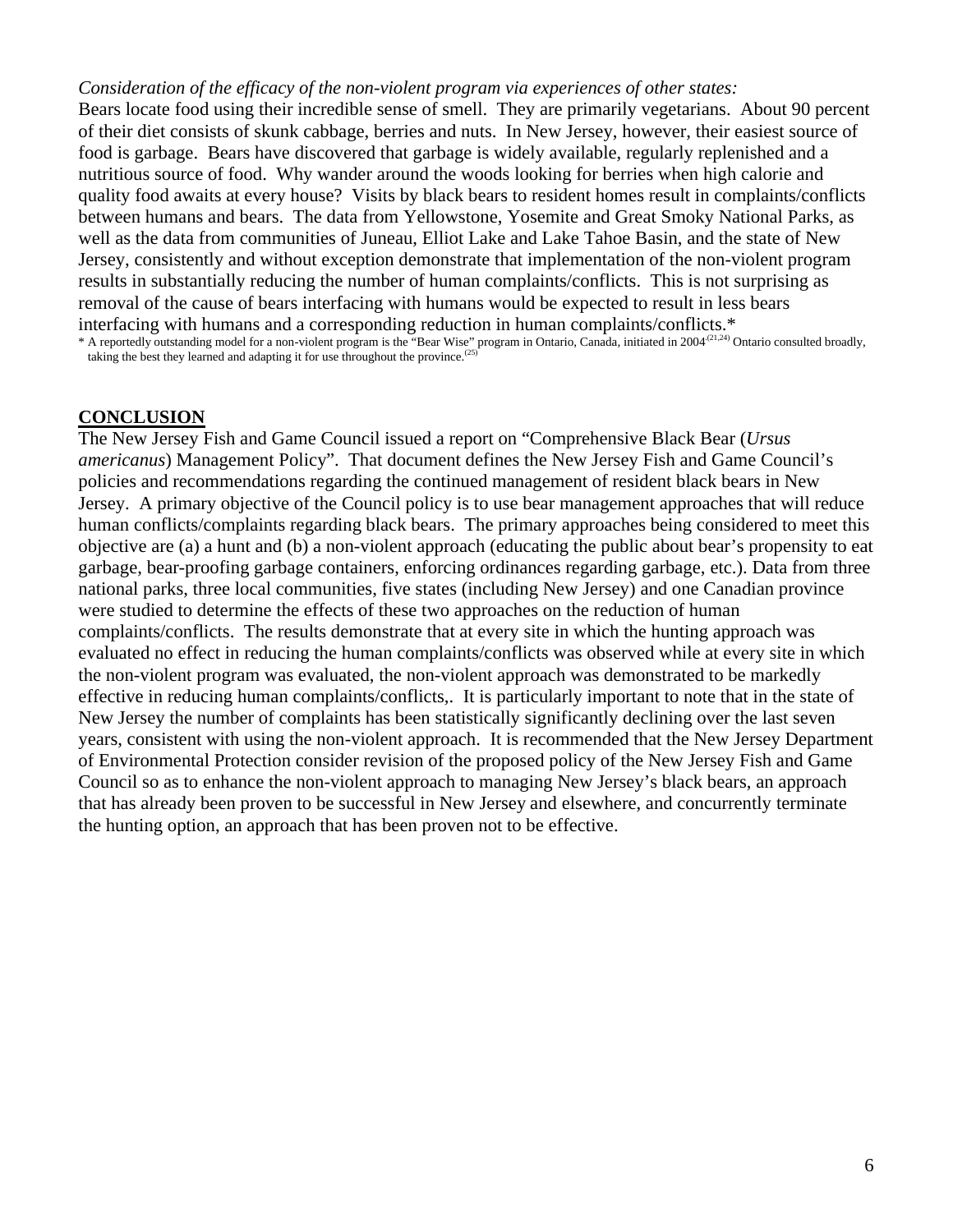### **REFERENCES**

- (1) http://www.dgif.state.va.us/hunting/va\_game\_wildlife/management\_plans/bear/supply\_demand.html; personal communication, Denny Martin, Black bear project leader, Virginia Department of Game and Inland Fisheries
- (2) http://www.pgc.state.pa.us/
- (3) http://www.pgc.state.pa.us/pgc/cwp/view.asp?a=493&q=159232, Pennsylvania Game Commission,
- (4) Personal communication, Mark Ternent, State of Pennsylvania bear biologist
- (5) New York State Department of Environmental Conservation, Historic Black Bear Harvest Data
- (6) Personal communication, Lou Berchielli, New York State bear biologist
- (7) Maclean's, Vol. 118 Issue 31, p. 45 (Aug 1, 2005)
- (8) http://www.mnr.gov.on.ca/mnr/ebr/nbrc/appendix\_10.pdf, Martyn E. Obbard, Bruce A. Pond, and Eric J. Howe, Wildlife Research & Development Section, Ontario Ministry of Natural Resources, Peterborough, ON, Appendix 10, Analysis of Relationships among Black Bear Nuisance Activity, Food Availability, and Harvest in Ontario
- (9) http://files.dnr.state.mn.us/outdoor\_activities/hunting/bear/2004harvest\_report.pdf, Dave Garshelis and Karen Noyce, Status of Minnesota Black Bears, 2004, Report to Bear Committee March 2<sup>nd</sup>, 2005
- (10) Personal communication, Karen Noyce, Minnesota Department of Natural Resources
- (11) Personal communication, Lynn Rogers, Director of the North America Bear Center, Ely, Minnesota
- (12) CT Robbins, CC Schwartz and LA Felicetti, Nutritional ecology of ursids: a review of newer methods and management implications, Ursus, Vol. 15, No. 2, pp. 161-171 (2004)
- (13) Eberhardt, L.L., Knight, R.R., "How many grizzlies in Yellowstone?", Journal of Wildlife Management, Vol. 60, p. 416-21 (Apr 1996)
- (14) http://www.yellowstone.net/125th.htm; Yellowstone: 125th Anniversary a collection of articles from the  $125<sup>th</sup>$  anniversary year of the park
- (15) Keay, JA, Black bear reproductive rates in Yosemite National Park, California Fish and Game, Vol. 81, No. 3, 122-131 (1995)
- (16) http://www.nps.gov/yose/nature/wlf\_bears.htm; Yosemite National Park, Wildlife
- (17) http://www.wcs.org/media/file/Yose\_BE\_Complete.pdf
- (18) C. Toops, Baiting the Bears, National Parks, Vol 66, Issue 11/12, p. 38-42 (Nov/Dec 1992)
- (19) Personal communication, Maria Gladziszewski, Special Projects Officer, City and borough of Juneau.
- (20) http://www.juneau.org/bears/2004BearCalls.php
- (21) (a) Personal communication, Jim Johnston, President, Friends of Algoma East; (b) Black, Kevin, Canadian Geographic, Vol. 125, Issue 4, p. 25 (Jul/Aug 2005)
- (22) Jon P. Beckmann, Carl W. Lackey and Joel Berger, Evaluation of deterrent techniques and dogs to alter behavior of "nuisance" black bears, Wildlife Society Bulletin: Vol. 32, No. 4, pp. 1141-6 (2004)
- (23) Personal communication, Jon Beckmann, Wildlife Conservation Society, Teton Field Office, Moose, WY
- (24) http://www.mnr.gov.on.ca/mnr/csb/news/2004/mar30nr\_04.html
- (25) Personal communication, Ainslie Willock, Director, Canadians for Bears, Toronto, Ontario, Canada
- (26) http://www.ofah.org/Bear/MNRPR.cfm, Press release by Ontario Ministry of Natural Resources, Government to end Spring Bear Hunt (Jan. 15, 1999)
- (27) http://www.mnr.gov.on.ca/MNR/csb/news/2003/dec17nr\_03.html, McGuinty government takes action on nuisance bears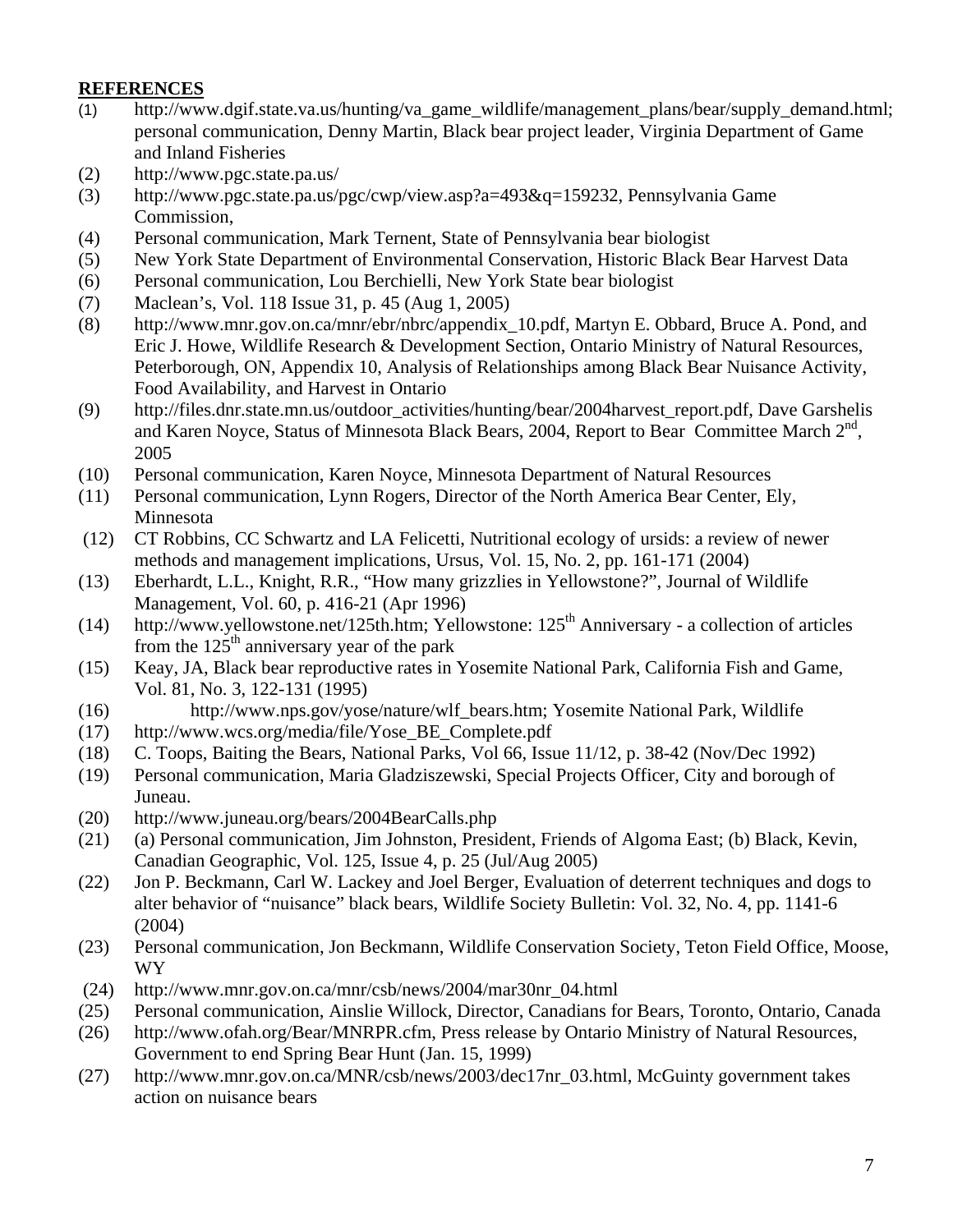(28) (a) L.J. Wolgast, W.S. Ellis and J. Vreeland, New Jersey Fish and Game Council Comprehensive Black Bear (*Ursus americanus*) Management Policy, Nov. 14, 2005; (b) http://www.state.nj.us/dep/fgw/news/bearin99.htm (New Jersey Division of Fish,Game and Wildlife News, Black bear related incidents continue to rise in North Jersey); (c) http://www.state.nj.us/dep/fgw/news/bearin 99.htm (Black bear advisory for North New Jersey residents, March 16, 1998)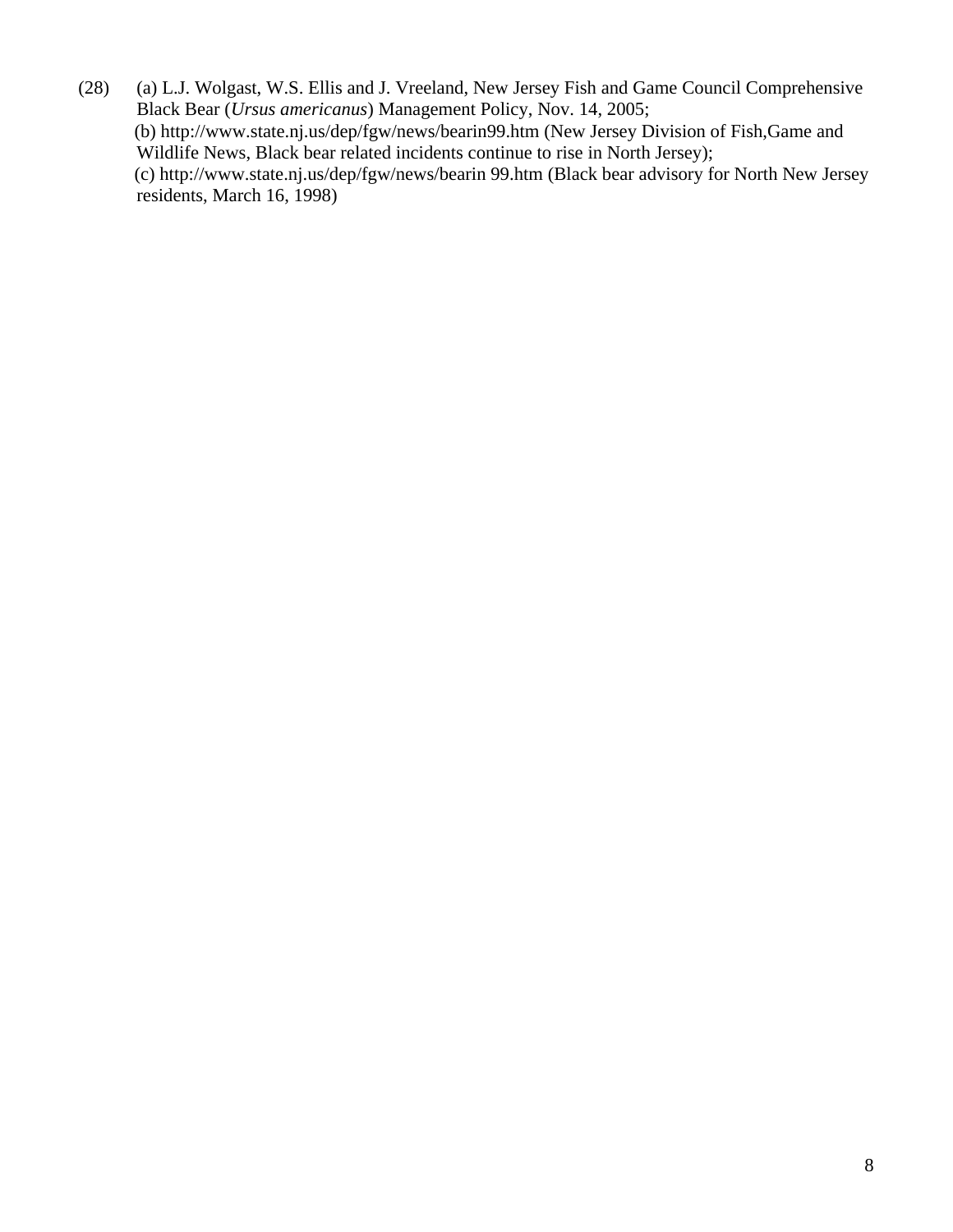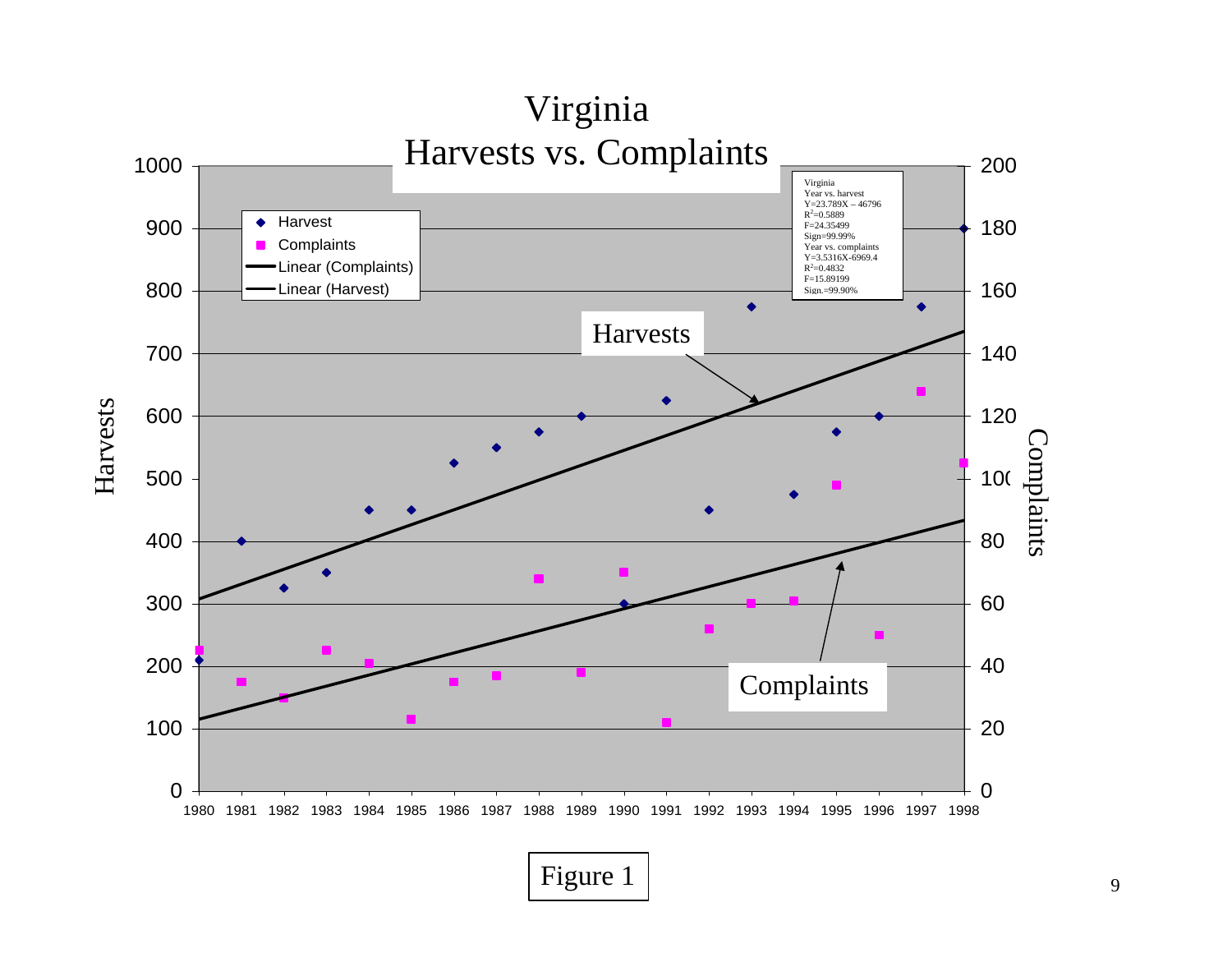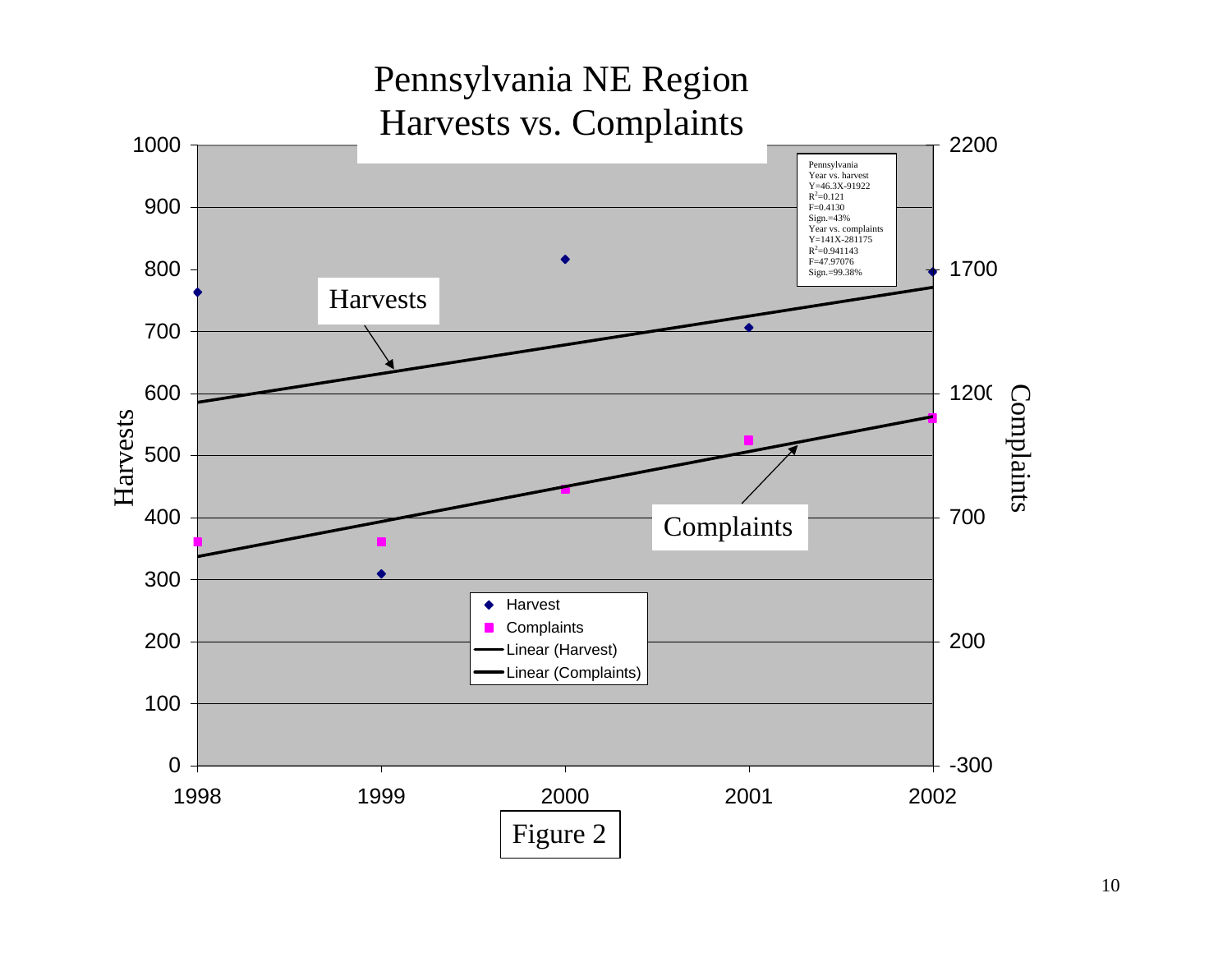New York Harvests vs. Complaints

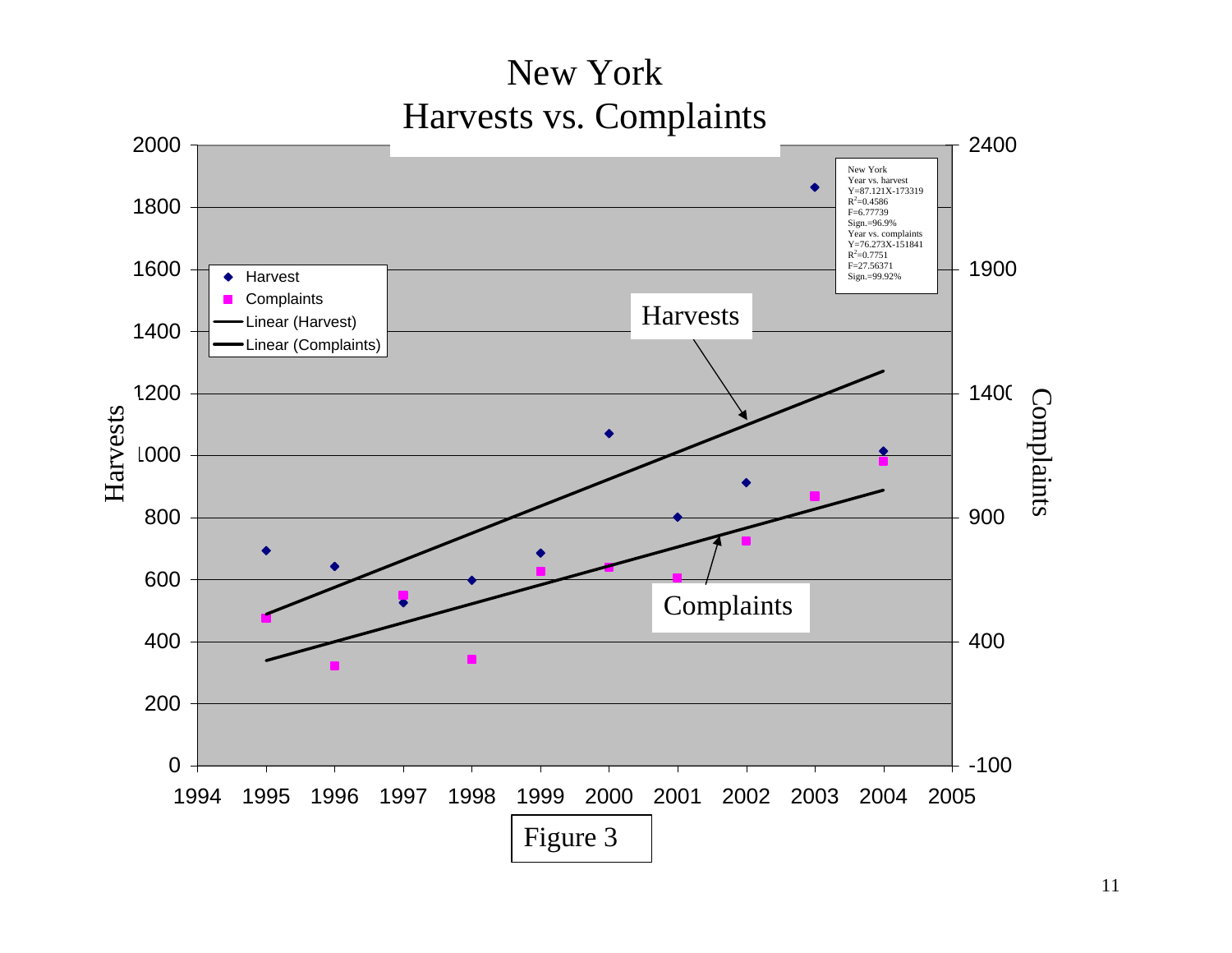

12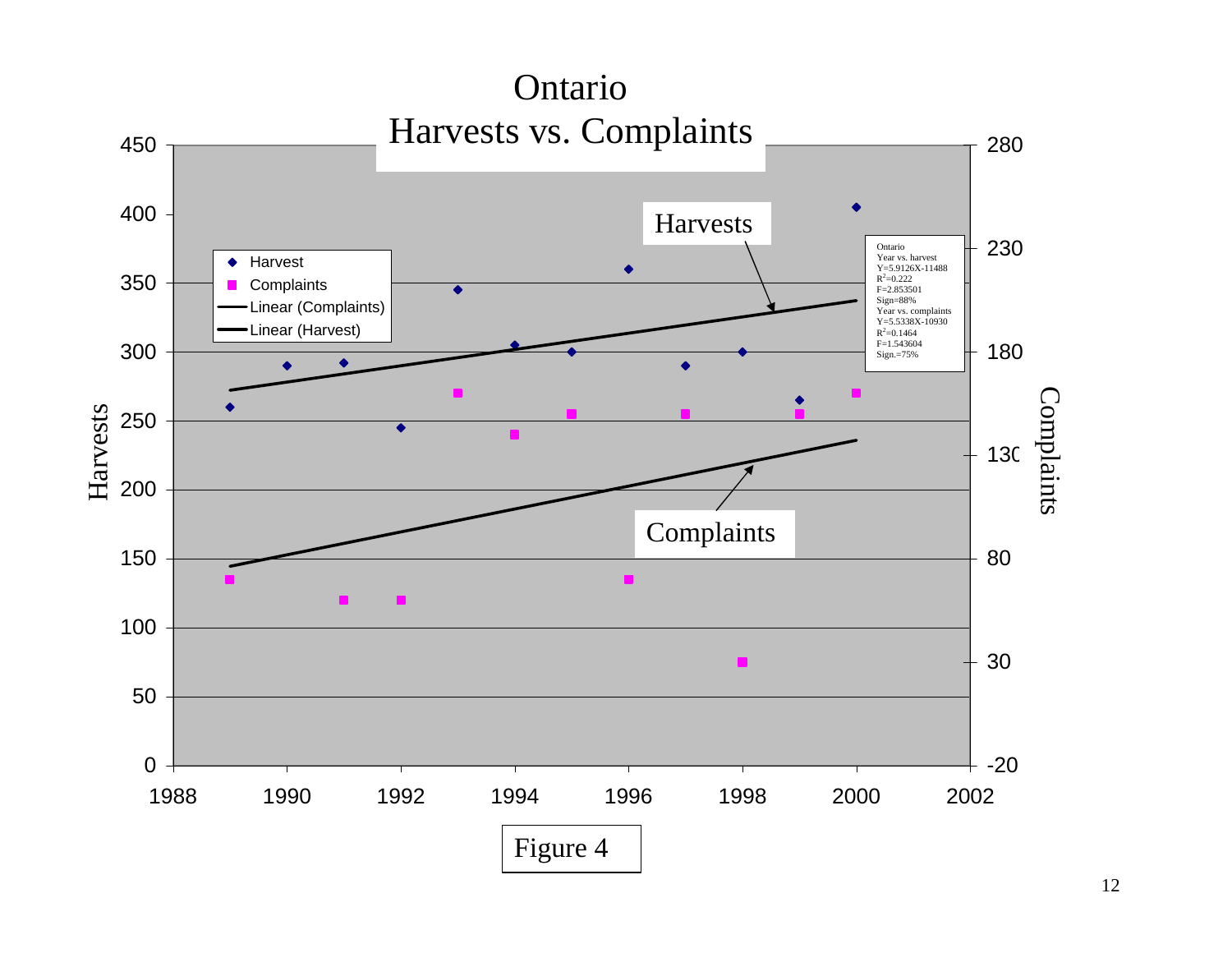# Minnesota Harvests vs. Complaints

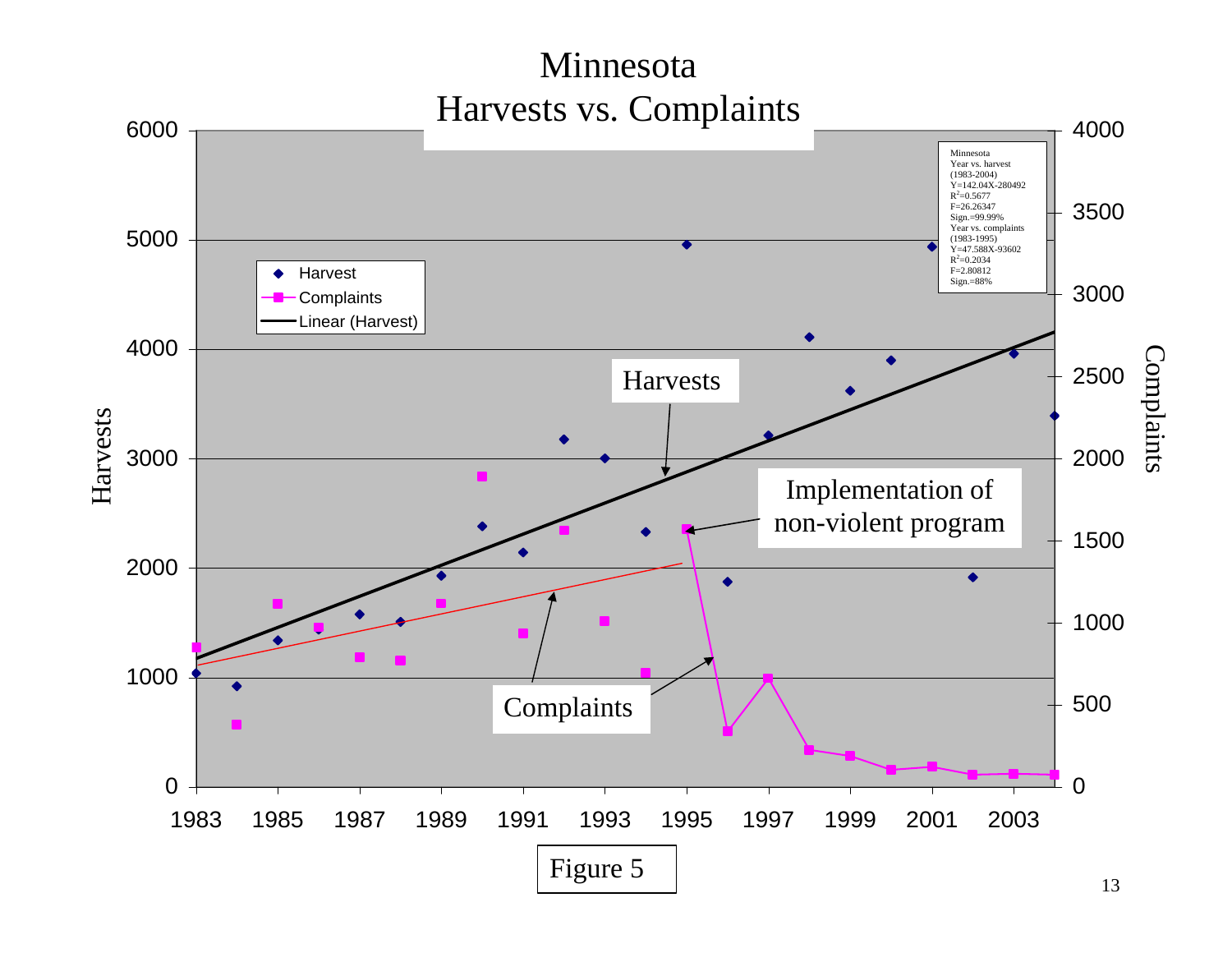# Yellowstone Visitor Injuries

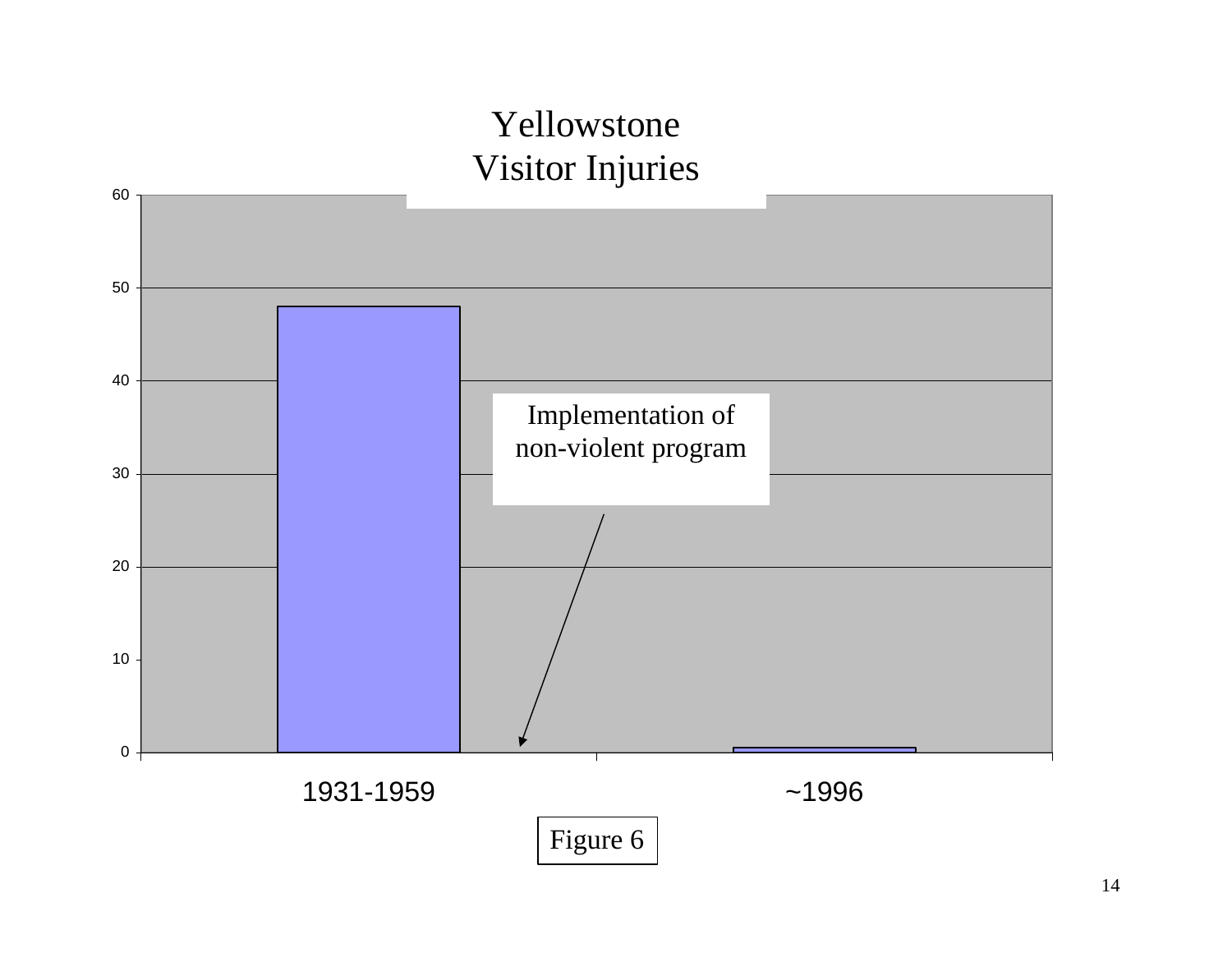# Yellowstone Bear -Caused Damage 160 140 Average Cases of Damage/Year Average Cases of Damage/Year 120 100 Implementation of non -violent program 80 60 40 20  $0$ 1931-1959 — 1996 Figure 7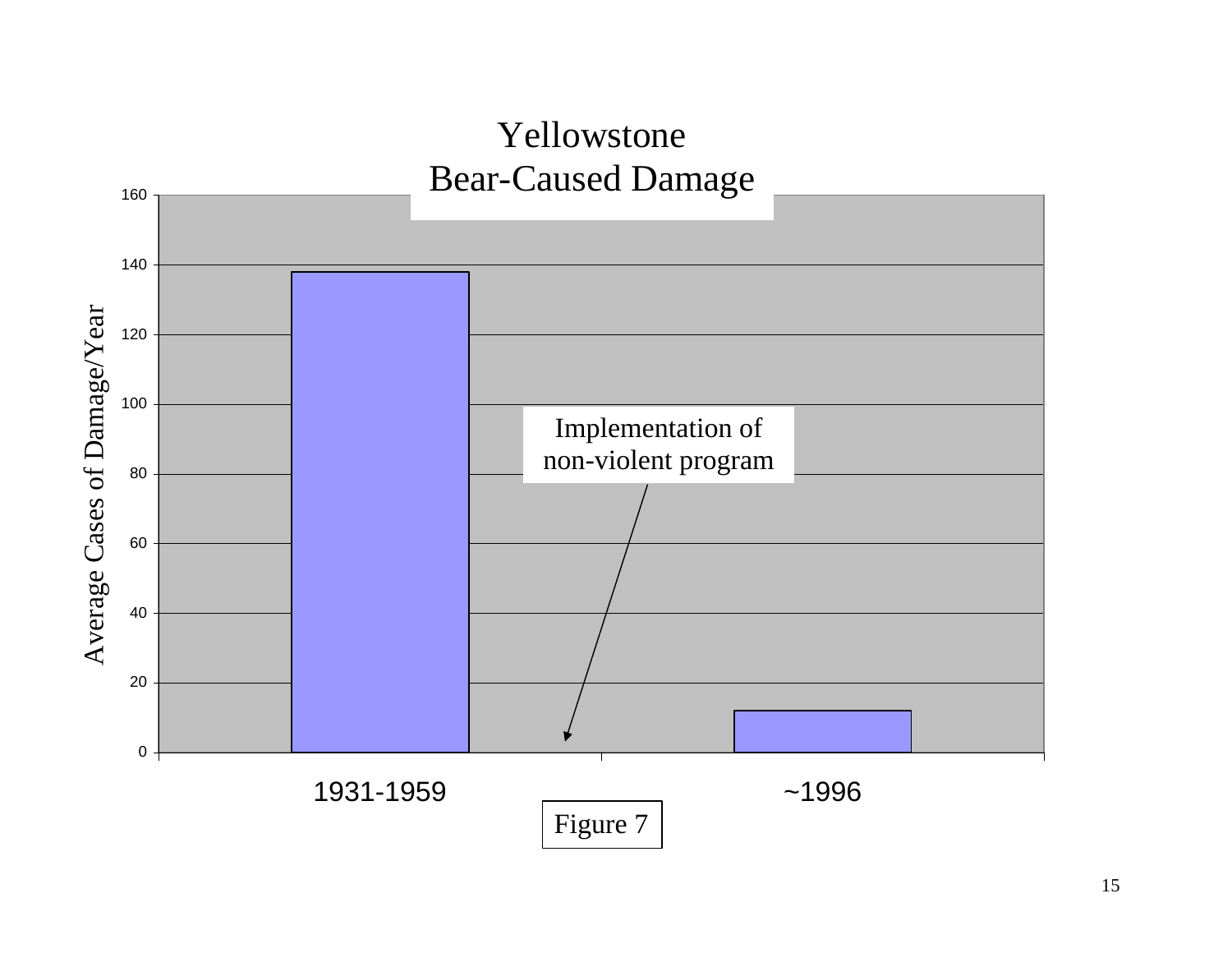# Yosemite Complaints/Conflicts

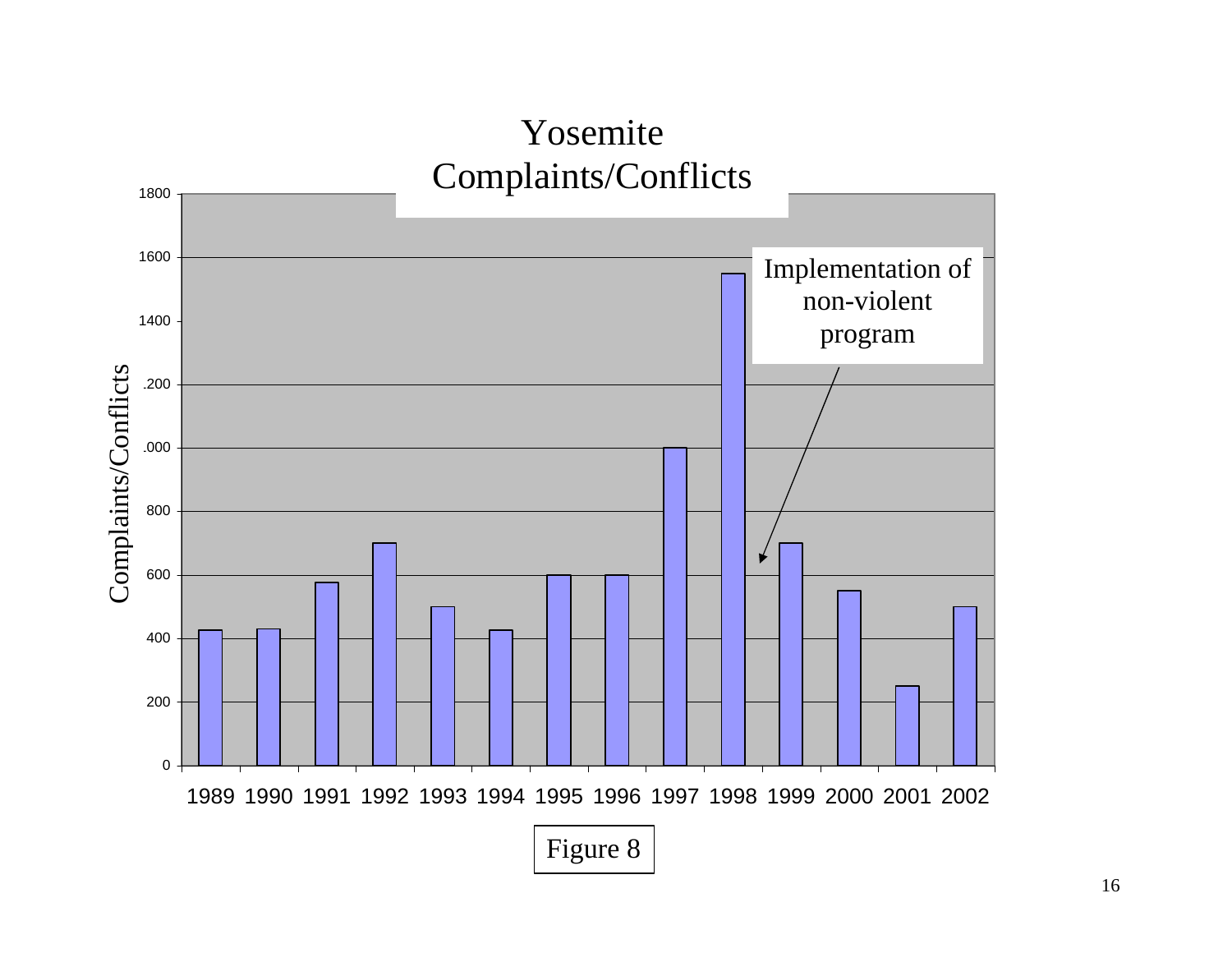

17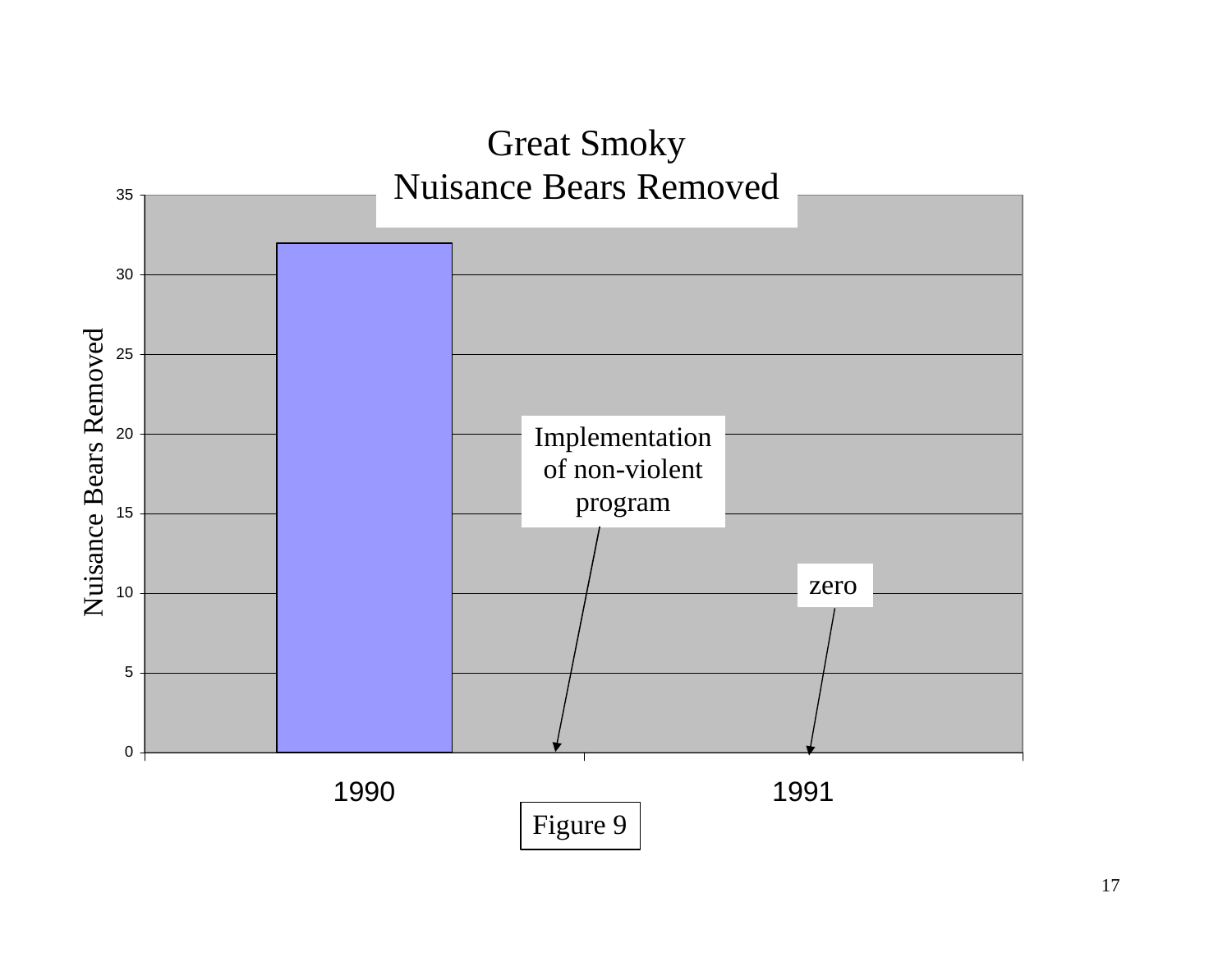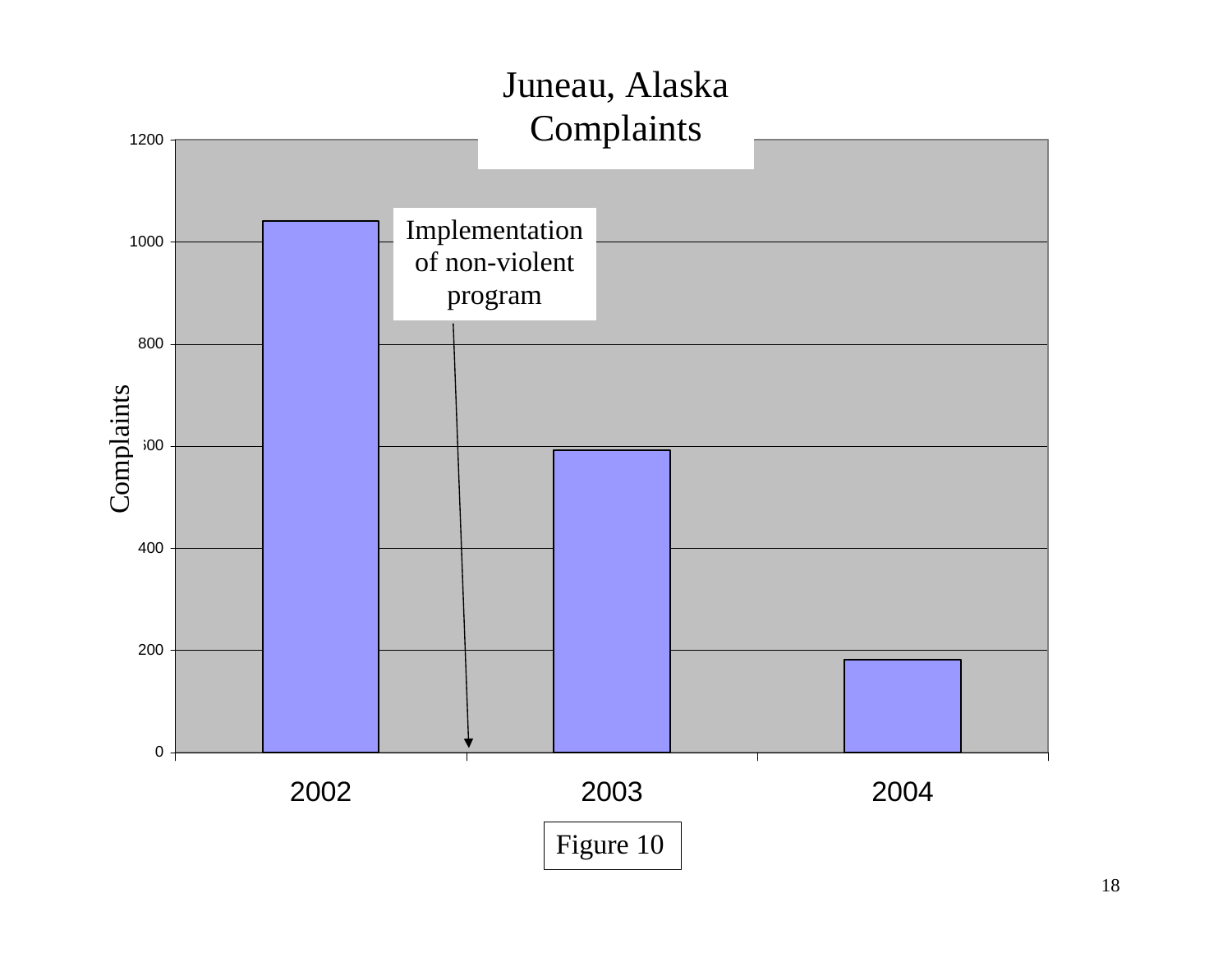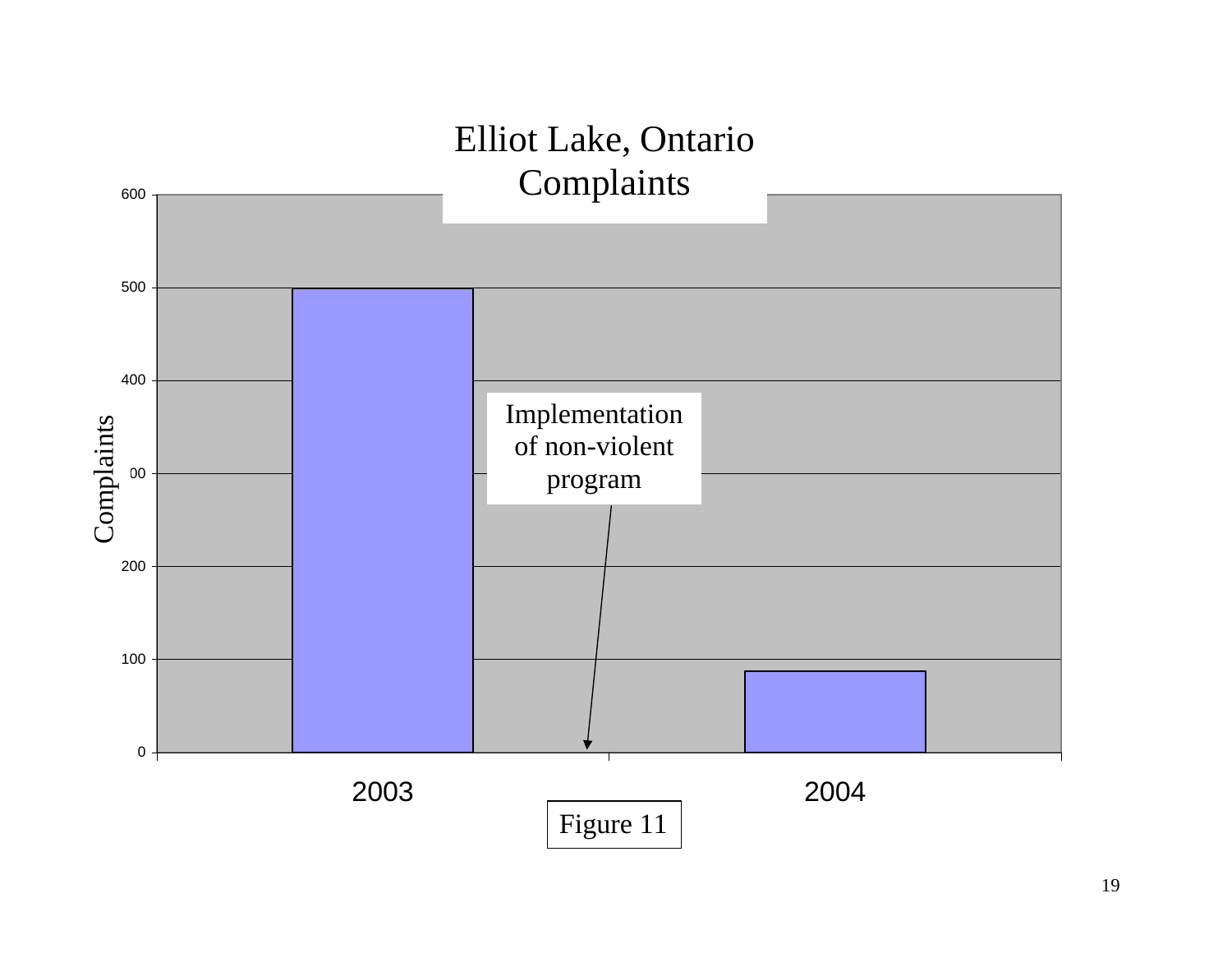# Nevada (Lake Tahoe Basin) Complaints